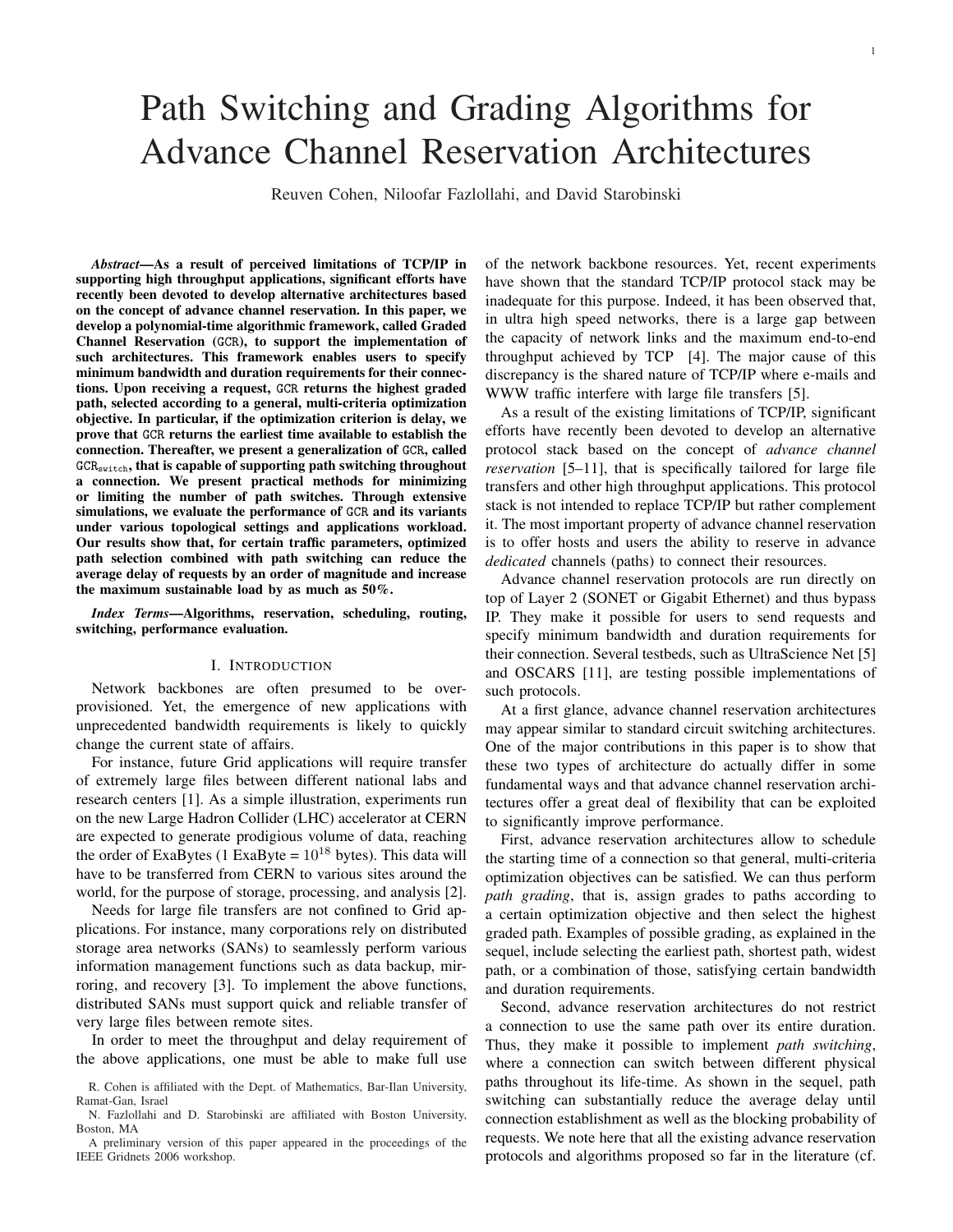2

Section II) allocate the same path for the entire connection duration, similar to circuit switching.

Guided by the above observations, we introduce in this paper a new algorithmic framework for advance channel reservation called Graded Channel Reservation (GCR) that implements the path grading and path switching design principles. GCR enables grading paths, so that the path with the highest grade is selected. For general optimization criteria, we prove that GCR has a computational complexity that is polynomial in the size of the graph and the maximum number of pending requests at any time.

We extend GCR so as to support path switching. Our generalized framework, called  $GCR<sub>switch</sub>$ , satisfies the same properties as GCR, but also allows a connection to switch between different paths throughout its duration. Furthermore, we propose a variant called GCR<sub>minimum</sub> that provably performs the minimum number of path switches needed while returning the highest graded paths.

It should be mentioned that GCR is assumed to be run in a centralized environment. This is a reasonable scenario in small networks, which reflect the operations of current testbeds. The algorithms presented here can also be applied in a distributed manner using a link-state mechanism in conjunction with an appropriate signalling protocol (cf. Section II).

Our simulations, run for various topologies and traffic parameters, demonstrate the importance of judicious path grading. For instance, when the main grading criterion is finding the earliest path available, then the use of a secondary criterion based on the selection of the shortest path (when several earliest paths are available) significantly improves performance.

Our simulations also reveal that path switching leads to major performance gain. In some cases, it reduces the average delay by up to an order of magnitude and increases maximum sustainable load by as much as 50%. Significant performance improvement is observed even if (for practical reasons) a limit is imposed on the number of switching permitted throughout the duration of a connection.

The rest of this paper is organized as follows. In Section II, we review related work on advance channel reservation. In section III, we introduce the GCR algorithmic framework, prove its main properties, and explain how traffic engineering mechanisms, such as trunk reservation, can be used in conjunction. In section IV, we introduce the concept of path switching and analytically illustrate its benefit for a small network. We then show how path switching can be integrated into GCR and introduce the  $GCR<sub>minimum</sub>$  variant that minimizes the number of path switches. In Section V, we present simulation results evaluating the performance of our algorithms under various network topologies and traffic parameters. We conclude the paper in Section VI.

## II. RELATED WORK

The topic of advance resource reservation has received considerable attention in the literature. A great portion of which concentrates on the design of distributed signalling protocols [12–16]. For instance, ref. [13] discusses possible modification to RSVP to support advance channel reservation.

Several papers have considered the problem of joint routing and scheduling of file transfers. In [17], resource reservation strategies are analyzed for specific topologies (stars, trees, and trees of rings). In [6], a scheduling algorithm is introduced for large file transfers over LambdaGrids for paths with varying bandwidth. In [18] the problem of offline scheduling and routing of file transfers from several users, each storing multiple files, to a single receiver node is analyzed. Ref. [7] considers a similar model but also proposes algorithms to address the problem of rescheduling connections that have not completed. Refs. [19, 20] propose various load balancing approaches to allocate lightpaths.

As in our paper, ref. [21] investigates formal approaches to advance reservation and provides theoretical analysis of the complexity of path selection. The proposed algorithms in [21] for advance channel reservation resemble our framework in the sense that they segment time and keep track of future link residual bandwidths. However, their segmentation assumes that the time axis is discretized, thus leading to performance loss. Our model does not have this limitation. In addition, no performance analysis or simulation results are provided in [21], and path switching and multi-criteria optimizations are not considered.

The most relevant work on advance resource reservation is the algorithm currently implemented on the UltraScience Net, referred to as ALL-SLOTS [5]. To find a path, ALL-SLOTS implements a variant of the Floyd-Warshall based on a union/intersection algebra instead of the standard min/+ algebra. Because of the union operation, ALL-SLOTS needs sometimes to discard overlapping intervals. As a consequence, there is no guarantee of finding a path with a desired property, e.g. the shortest, earliest, or widest. Moreover, the returned paths are kept fixed during the entire connection, i.e., there is no path switching.

## III. MODEL AND ALGORITHMS

# *A. Notation and model*

Our model consists of a general, directed network topology denoted by  $G(V, E)$ , where V is a set of nodes and  $E$  is a set of links. Each request can be expressed by a tuple  $(s, d, B, T, t_a, t_b)$ , where  $s \in V$  is the source node,  $d \in V - \{s\}$  is the destination node, B is the requested bandwidth which is held fixed during the connection,  $T$  is the requested communication duration,  $[t_a, t_b]$  specifies a time window during which the user wants the transmission to start. The parameters  $t_a$  and  $t_b$  are optional, and if omitted, they can be interpreted as the arrival time of the request, denoted by  $t_{now}$ , and as  $\infty$ , accordingly.

The reply to a request is a tuple  $(t^*, P^*)$  (or as we will explain later a vector of tuples  $(t_i^*, P_i^*)$  when path switching is allowed), where  $t^*$  is the transmission starting time satisfying  $t_a \leq t^* \leq t_b$ , and  $P^*$  is a path from s to d containing only links with residual bandwidth of at least B. In the case that a request can not be served (which may happen if  $B$  is greater than the minimum link capacity of every possible path between  $s$  and  $d$  or if no path can be established during the interval  $[t_a, t_b]$ , then the algorithm returns BLOCKED.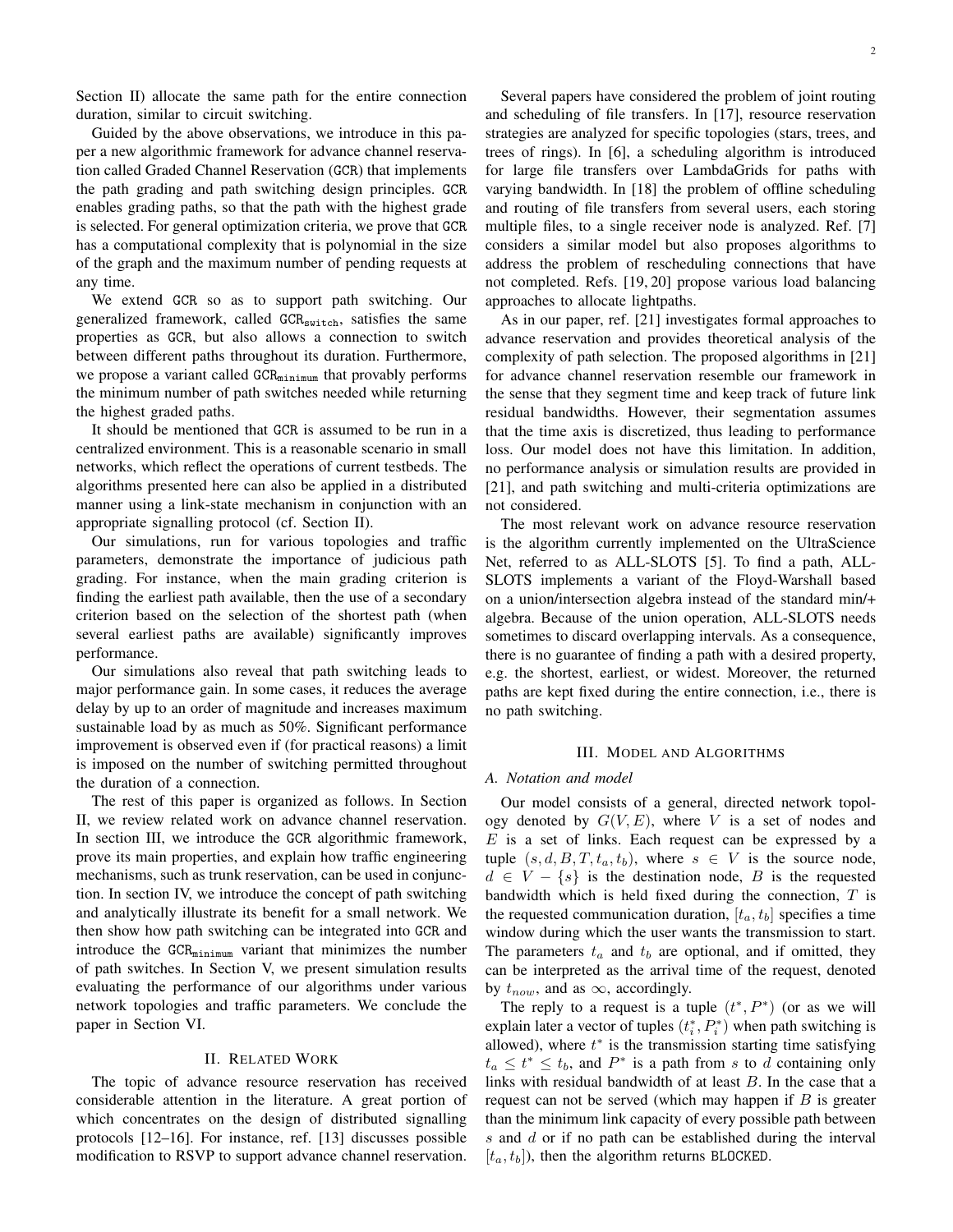

Fig. 1. Segmentation of time axis into slots delineated by events. During each slot, the state of each link in the network is fixed.

#### *B. Basic algorithm*

We now introduce our algorithmic framework, called *Graded Channel Reservation* (GCR). GCR returns a time slot that can accommodate a connection path according to a certain optimization objective in response to a request. The path can be graded according to any property of interest, such as, connection start time, path length<sup>1</sup>, path width<sup>2</sup>, or a combination of these. In this section, we illustrate the operation of this framework for the case where the earliest completion time is desired. Thus, we focus on finding the path allowing earliest task completion, in conjunction with other criteria, when more than one such path exists. We also discuss how the algorithm can be easily modified to handle different grading criteria.

To simplify exposition, we present the operation of GCR for the case where the graph  $G(V, E)$  is undirected. However, our results (as well as simulations in Section V), apply to directed graphs. GCR uses the following procedure: it divides the time axis into slots delineated by events, as shown in Fig. 1. Each event corresponds to a set up or tear down instance of a connection. Therefore, during each time slot the state of all links in the network remains unchanged. In general, the time axis will consist of *n* time slots, where  $n \geq 1$  is a variable and slot *i* corresponds to time interval  $[t_i, t_{i+1}]$ . Note that  $t_1 = t_{now}$  and  $t_{n+1} = \infty$ . We denote by  $L = \{t_1, ..., t_{n+1}\}\$ the ordered list of events. Every time a request arrives, we update L by setting  $t_1 = t_{now}$  and discarding all elements  $t_i < t_{now}.$ 

Let  $W_i = \{b_1^i, b_2^i, \dots, b_{|E|}^i\}$  be the vector of available bandwidths of all links at time slot i where  $i = 1, \ldots, n$ , and  $b_j^i$  denote the available bandwidth of link j during slot i, with  $j = 1, \ldots, |E|$ . We then define the *bandwidth list*  $W = \{W_1, \ldots, W_n\}$  to be the ordered list of vectors of available bandwidths at each time slot  $i = 1, \ldots, n$ . Upon the arrival of a request, we compute the largest value of  $i$ , denoted by i', such that  $t_i \leq t_{now}$ , i.e.,  $i' = \{\max i \in$  $\{1, \ldots, n\}$  |  $t_i \leq t_{now}$ }. We then update W by removing all the terms  $W_i$  for which i is less than i'.

Suppose a user sends a request tuple  $(s, d, B, T, t_a, t_b)$ . We define  $\overline{L}$  as the remainder of  $\overline{L}$  after we omit all terms  $t_i$ , such that,  $t_i < t_a$  or  $t_i > t_b$ . If  $t_a$  or  $t_b$  are not already included in L, they should be appended to the beginning and to the end of list  $\overline{L}$  correspondingly. Similarly, we derive  $\overline{W}$  from W by removing the terms  $W_i$  for which  $t_i < t_{i'}$  or  $t_i \geq t_b$ , where i' is the largest value of i such that  $t_i \leq t_a$ .

This notation is illustrated in Figure 2 for a four-node clique, where for each time slot, only the links with sufficient residual bandwidth, i.e. bandwidth greater than or equal to  $B$ , are shown. The figure shows the duration of each slot, e.g., slot 1 lasts from time 1:00 pm to time 2:30 pm, slot 2 lasts from time 2:30 pm to time 3:00 pm, etc. In this case,  $L = \{1:00,$ 2:30, 3:00, 5:00, 6:00,  $\infty$ . Now, suppose  $t_a = 1:30$  and  $t_b =$ 7:00, then  $\bar{L} = \{1:30, 2:30, 3:00, 5:00, 6:00, 7:00\}$ . Note that  $\overline{W} = W$  in this example.

We now describe GCR and its functions. The pseudo-code of the main routine is as follows:

| Algorithm GCR:                                       |
|------------------------------------------------------|
| $t^* \leftarrow$ SlotSearch $(s, d, B, T, t_a, t_b)$ |
| If $t^* \neq$ BLOCKED                                |
| $P^* \leftarrow$ PathSearch $(t^*)$ .                |
| $(L, W) \leftarrow \text{Update}(t^*, P^*).$         |
| Return $(t^*, P^*)$ .                                |
| Else,                                                |
| Return (BLOCKED).                                    |

The function SlotSearch returns the time, denoted by  $t^*$ , of the highest graded time slot in  $\overline{L}$  that can accommodate the request  $(s, d, B, T, t_a, t_b)$ . If no such slot is available it returns BLOCKED which means that no slot was found and the request is rejected. We will present below an implementation of SlotSearch where the highest graded time slot is defined as the earliest slot in which a connection can be established. However, beforehand, we describe the other functions of GCR.

If SlotSearch result is not BLOCKED, then GCR calls the function PathSearch. This function returns a path  $P^*$ , between source s and destination  $d$  starting at time  $t^*$ . The path  $P^*$  is selected according to secondary optimization criteria, e.g., shortest path, widest path, narrowest path, or a combination of these. Combination of path properties, such as shortestwidest path, means priority is given to the shortest paths, but if multiple shortest paths are found, we return the widest among those whereas in the simple shortest path search, if multiple shortest paths exist, then one is just picked at random.

The function Update is used to update  $L$  and  $W$  after a request is allocated as follows: if the end time of the connection,  $t_e^* = t^* + T$ , is not already included in L, then Update adds the event  $t_e^*$  to  $L$  in the right position so as to maintain the increasing order of elements of  $L$ . After updating  $L$ , it also updates  $W$  by subtracting the allocated bandwidth B from the available bandwidth of all links included in path  $P^*$ , for all the time slots contained in the interval  $[t^*, t^*_{\epsilon}]$ . If  $t^*$ or  $t_e^*$  were not included in  $L$  previously, new elements should be added to  $W$  accordingly.

We now describe the SlotSearch function. The pseudocode can be presented as follows:

<sup>1</sup>Path length refers to the number of hops between source and destination, or, possibly the total length of a weighted path.

<sup>&</sup>lt;sup>2</sup>Path width is defined as the minimum available link bandwidth among all links in the path.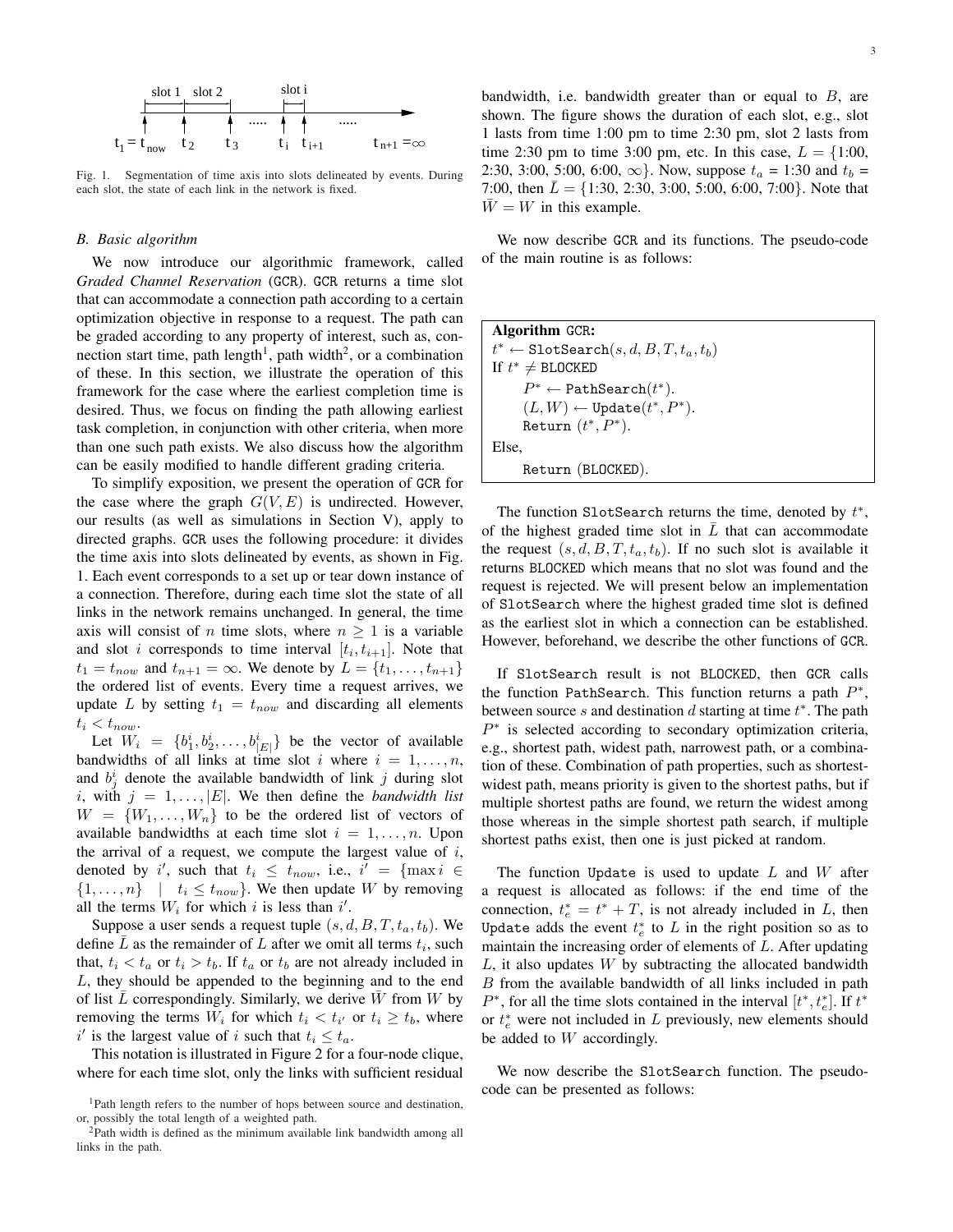SlotSearch can be explained by the following steps:

- 1) For each slot i in L calculate a grade  $= g(i)$  by calling a function GradeSolution. Specifically, the function GradeSolution $(i, s, d, T, B)$ , explained below, is used to give a grade to a route starting at time  $t_i$ .
- 2) Find the maximum grade, call it  $g(I)$ , i.e. the grade of the route starting at time  $t_I$  is maximum.
- 3) If  $g(I) > 1$ , it is possible to establish a path starting from some slot in L. Return the starting time  $t_I$ .
- 4) Else, no path is found for the connection duration, and no connection can be started in  $[t_a, t_b]$  between s and d. Therefore, the request will be rejected by returning BLOCKED.

Function GradeSolution grades slots. The grade of a slot may be either a scalar or a vector, in which case comparison is conducted in a lexicographic order. When the grade is a scalar, only slots in which a connection can start have a grade greater than 1. The implementation of GradeSolution depends on the specific optimization criterion. We next consider the case where the goal is to find the *earliest* time slot at which a connection can be set up, using a scalar grade. The pseudocode is as follows:

**Function** GradeSolution $(i, s, d, T, B)$ :  $j \leftarrow i$ while  $t_{j+1} - t_i < T$  do  $j \leftarrow j + 1$  $\underline{G} \leftarrow \cap_{k=i}^{j} G_k.$  $\texttt{grade} = \texttt{bfs}(G, s, d) + \exp(-t_i).$  $return (grade).$ 

The operator ∩ stands for intersection between graphs, the result of which is a subgraph that contains only links belonging to all the graphs. GradeSolution can be detailed as follows:

- 1) For each slot  $k \in L$ , construct a graph  $G_k$  by removing from G all the links with residual bandwidth less than B.
- 2) Find an intersection of graphs  $G_i, \ldots, G_j$  for the smallest  $j$ , such that the requested duration is satisfied, that is,  $t_{j+1} - t_i \geq T$ , and denote it by  $G$ . Thus, each link in  $G$  has residual bandwidth greater than or equal to  $B$ for all the time slots from slot  $i$  to slot  $j$ .
- 3) Perform a Breadth First Search (BFS) path discovery from s to d on the graph G using function  $\text{bfs}(G, s, d)$ .
- 4) If one or more paths exist, function  $\text{bfs}(\underline{G}, s, d)$  returns 1.
- 5) Else, function  $\mathsf{bfs}(G, s, d)$  returns 0.
- 6) Grade for each slot is defined as  $g(i) = \text{bfs}(G, s, d) +$  $\exp(-t_i)$ . Adding the exponential term results in a better

score for earlier time slots, when the score is a single real number. The exponential function can be replaced by any positive, strictly decreasing function smaller than 1.

When GradeSolution is implemented as above, then the SlotSearch procedure satisfies the following property:

*Theorem 1:* SlotSearch always returns the *earliest* time at which a path satisfying the requested bandwidth  $B$  and connection length  $T$  can be established between nodes  $s$  and d.

*Proof:* We prove by contradiction, let  $t^*$  denote the starting time slot returned by SlotSearch. Suppose the intersection between graphs  $G_k$  with  $k = i, \ldots, j$  for  $t_i \in L$  and  $t_i < t^*$  contains a path between the source and destination. Since  $\exp(-t_i) > \exp(-t^*)$ , the grade  $g(i)$  will be smaller than  $g^*$  corresponding to  $t^*$  which contradicts our assumption that  $t$  is returned by SlotSearch. Also, if the intersection between the relevant graphs,  $G_k$ ,  $k = i, \ldots, j$  contains no path between the source and destination, then necessarily there is no possibility to find a path satisfying the constraints starting at any time in the interval  $[t_i, t_{i+1})$ . Therefore, we are sure that no path exists starting at a time earlier than  $t^*$ .

We note that if  $t_b = \infty$ , then it is guaranteed that SlotSearch will always find a path (assuming that the requested bandwidth B does not exceed the link capacities). This is because all the links in the network are available in full capacity in the last time slot (slot  $n$ ) and its length is infinite.

The following theorem states that GCR has polynomial-time complexity. Specifically, denote by r the maximum number of pending requests at any time and  $C$  the worst-case computational complexity of the path search, then:

*Theorem 2:* GCR has a computational complexity of  $O(|E|r^2 + C).$ 

*Proof:* Every new job starts with an existing event (or at  $t_{now}$ ). Therefore, it only adds at most one new future event (at its end, unless it coincides with an existing event). Consequently, the number of future events is bounded by the number of pending (or unfinished) jobs,  $r$ .

Every execution of GradeSolution requires finding the intersection of at most r different graphs, each having  $|E|$ edges requiring at most  $O(|E|r)$  operations, and then performs a BFS search, requiring another  $O(|E|)$  operations. GradeSolution is called at most  $r+1$  times by SlotSearch, and then PathSearch is called, requiring another  $O(C)$ operations, leading to the result in the theorem statement.

As an example, consider the case where the search criterion of PathSearch is the shortest path. Using a Breadth First Search (BFS) procedure, computing the shortest path requires at most  $C = |E|$  operations. Thus, the computational complexity of GCR in this case is just  $O(|E|r^2)$ . In fact, if the criterion is only based on finding the earliest time slot available, and then performing a search for the optimal path, the optimization presented in [21] can lead to a time complexity of  $O(|E|r+C)$ , by storing for each edge the next time its capacity drops below the required bandwidth.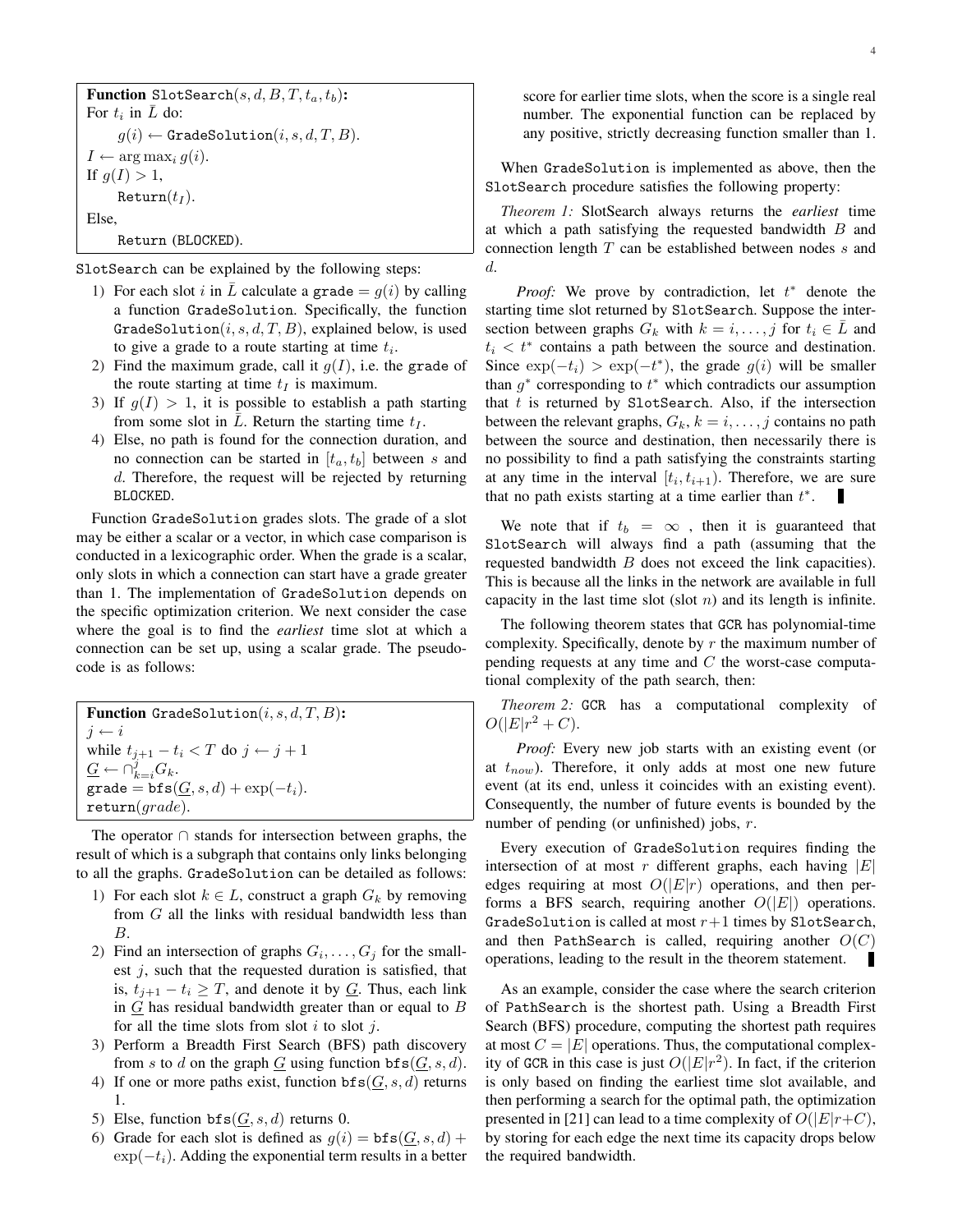## *C. Other grading criteria*

The proposed algorithmic framework can accommodate other grading policies. For instance, consider the selection of the shortest-earliest path from  $s$  to  $d$ . To this end, we denote the length of the shortest path between nodes s and d by  $l(s, d)$ . If no path is found between s and d, then  $l(s, d) = \infty$ . We can then define the grade at slot i, as  $g(i) = -\alpha l(s, d) + \exp(-t_i)$ , where  $\alpha > 1$  is a constant used for assigning a higher weight to path length than connection start time. We note that this grade is maximum for the shortest path between  $s$  and  $d$  and if multiple such paths are available then the earliest one is returned because of the exponential term. In that case, SlotSearch will return the slot I such that  $I = \arg \max_i g(i)$ . If  $g(I) = -\infty$ , then it will return BLOCKED.

## *D. Trunk reservation*

The literature is rich of mathematical theories to handle routing and capacity allocation in circuit-switched networks (sometimes referred to also as *loss networks*) [22, 23]. A major insight from this literature is that greedy (myopic) policies may be detrimental from a network's point of view. Thus, one may wish to prioritize use of "efficient" routes, such as shortest-path routes. *Trunk reservation* is a wellknown control mechanism to achieve such prioritization in a distributed fashion [24]. For each link j with capacity  $C(j)$ , trunk reservation dedicates a certain fraction  $T(j)$  of the link capacity to the exclusive of higher priority paths, where  $0 \leq T(j) \leq 1$ .

Although advance channel reservation and circuit-switched networks differ in several aspects, it is reasonable to expect that greedy policies returning the earliest available path (which may not be the shortest) could lead to inefficiencies. By tuning the threshold parameter  $T(j)$ , trunk reservation allows to balance between the two extremes of earliest-shortest and shortest-earliest path optimizations.

Trunk reservation can easily be integrated into GCR. For each source-destination pair  $(s, d)$  we first determine all the shortest-path links (i.e., links belonging to a shortest path between  $s$  and  $d$ ). Then, whenever a connection reservation request between nodes  $s$  and  $d$  arrives, the available bandwidth on a shortest-path link  $j$  during slot  $i$  corresponds to the unused bandwidth  $b_j^i$  of that link (as in GCR). However, if link  $j$  is a non shortest-path link, then the available bandwidth on that link is restricted to  $\max\{b_j^i - T(j)C(j), 0\}$ . Note that a link may be a shortest-path link with respect to a certain source-destination pair but not to another.

This modified procedure, referred to as  $GCR_{TR}$ , possesses the same properties as GCR. Hence, it returns the earliest slot available to establish a connection between nodes  $s$  and  $d$ *under the constraints* of trunk reservation. Similarly, all the results presented in the next section for path switching extend to the case where trunk reservation is implemented.



Fig. 2. With path switching, a connection lasting  $T = 5$  hours between nodes B and C can be established starting from slot 1. Without path switching, the connection can be established starting from slot 3 only.

#### IV. PATH SWITCHING

# *A. Motivation*

The algorithm described in the previous section returns a single path for the entire connection duration. We observe, however, that it is possible to satisfy a request even if different paths are used at different times. We refer to this approach as *path switching*. By relaxing the constraint of using the same path over all time slots, significant performance improvement in terms of network utilization can be achieved.

Figure 2 illustrates the benefits of path switching for a clique of four nodes. Suppose we are interested in setting up a connection for  $T = 5$  hours between nodes B and C. If we do not use path switching, the earliest time slot to establish a path is slot 3, where the same path (e.g., the direct link between nodes  $B$  and  $C$ ) is available during time slots 3, 4 and slot 5. On the other hand, if path switching is allowed, then the connection can be set earlier, namely during slots 1, 2, and 3. In this case, a different path would be used at each of the time slots.

# *B. Algorithm*

In this section, we explain how to integrate path switching into GCR. The new framework, called GCR<sub>switch</sub>, has similar structure to GCR, so we just describe the main modifications.

Function SlotSearch should be replaced with  $S$ lotSearch<sub>switch</sub>, which returns the earliest slot at which a connection between a source and a destination can be set up. Note that the returned connection does not necessarily use the same path over its entire duration. The main modification in SlotSearch<sub>switch</sub> is in calling a function GradeSolution<sub>switch</sub>, which is detailed below.

If SlotSearch<sub>switch</sub> does not return BLOCKED, then GCRswitch calls PathSearchswitch which finds a set of paths between the source and the destination for the connection duration starting at time  $t_1^*$ . Specifically, PathSearch<sub>switch</sub> returns a vector of tuples  $\{(t_1^*, P_1^*), (t_2^*, P_2^*) \dots, (t_{X+1}^*, P_{X+1}^*)\},\$ where X is the total number of path switches,  $t_2^*, t_3^*, \ldots, t_{X+1}^*$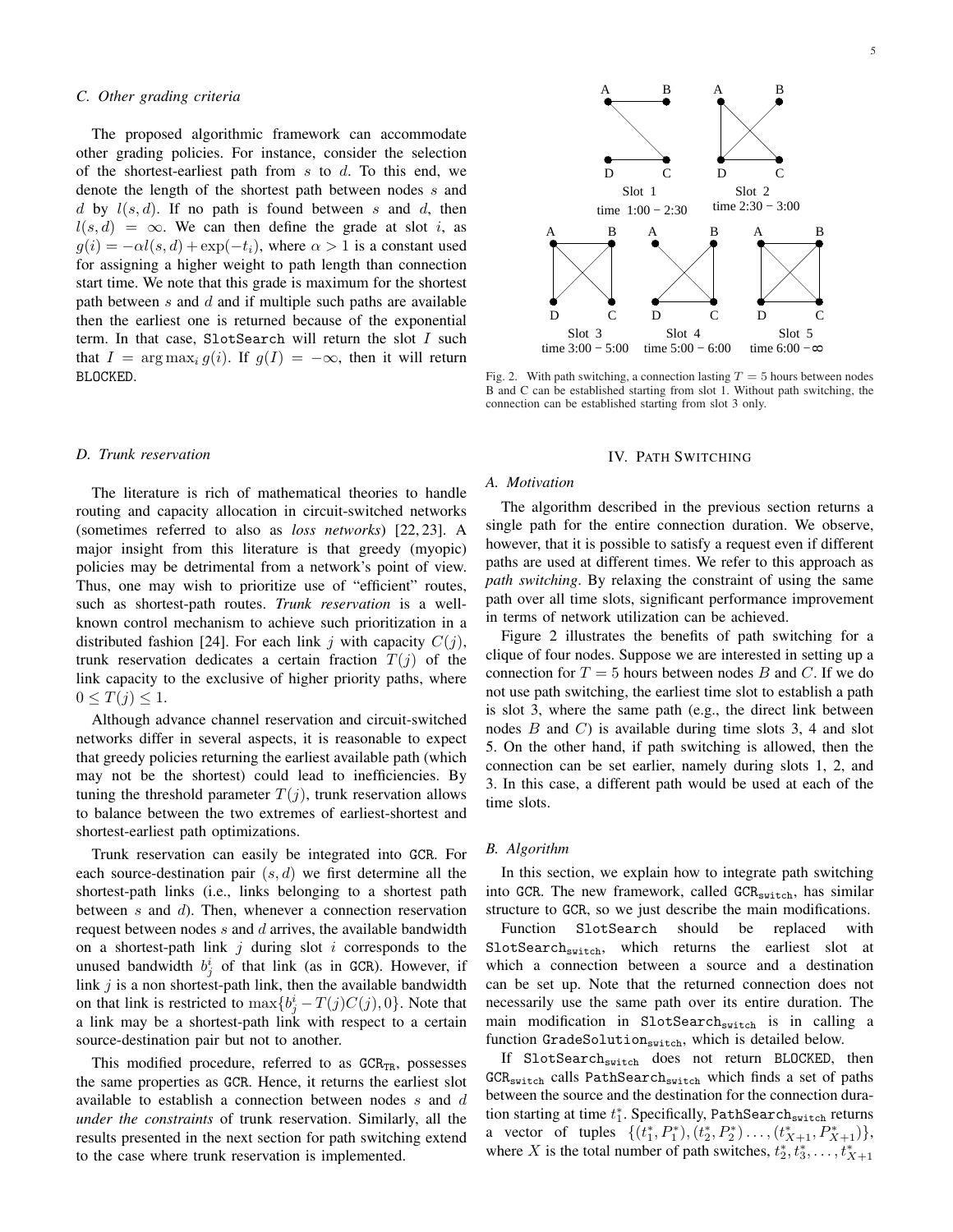are path switch instances within the interval  $[t_1^*, t_e^*]$ , and  $P_i^*$ denotes the selected path starting at time  $t_i^*$  for  $1 \le i \le X+1$ . At each time slot, a path is selected according to the desired secondary optimization criteria.

Finally, GCR<sub>switch</sub> calls the Update<sub>switch</sub> function that updates  $L$  and  $W$  after a request is allocated. The list  $L$  is updated the same way as done by the function Update. Regarding W, for each interval  $[t_i^*, t_{i+1}^*], 1 \le i \le X - 1$ , Update<sub>switch</sub> subtracts the allocated bandwidth  $B$  from the residual bandwidth of all links included in the path  $P_i^*$ .

We now explain GradeSolution<sub>switch</sub>. As before, only slots at which a connection can be initiated are given grades greater than 1 and a negative exponential function is added to assign higher grades to earlier slots. GradeSolutionswitch can be represented with the following pseudo-code:

**Function** GradeSolution<sub>switch</sub> $(i, s, d, T, B)$ :  $j \leftarrow i$ while  $t_{j+1} - t_i < T$  do  $j \leftarrow j + 1$  $v \leftarrow \wedge_{k=i}^j \texttt{bfs}(G_k, s, d).$  $\text{grade} = (v + \exp(-t_i)).$  $return(grade).$ 

The  $\land$  operator above is a logical AND between outcomes of the bfs functions The following steps explain how this function works:

- 1) For each slot  $k \in L$ , construct a graph  $G_k$  by removing from G all the links with residual bandwidth less than B.
- 2) Find a minimum number  $j$  such that the requested duration is satisfied, i.e.  $t_{j+1} - t_i \geq T$ .
- 3) Perform a Breadth First Search (BFS) path discovery from s to d on each graph  $G_k$  using function  $\mathsf{bfs}(G_k, s, d)$ , where  $k = i, \ldots, j$ .
- 4) If there is a path (not necessarily the same) between the source and destination in each time slot from slot  $i$  to slot  $i$ , then the variable  $v$  is set to 1.
- 5) Else, the variable  $v$  is set to 0.
- 6) An exponential term  $\exp(-t_i)$  is added to v to assign higher score to earlier slots.

For the above implementation of GCR<sub>switch</sub>, the following property can be proved:

*Theorem 3:* When path switching is permitted, SlotSearch<sub>switch</sub> always returns the earliest available time slot that can accommodate a connection between nodes s and  $d$  satisfying the requested bandwidth  $B$  and connection length T.

*Proof:* For any starting time t, GradeSolution<sub>switch</sub> will fail (return a result less than 1) only if there is a time slot within  $[t, t + T)$  where no appropriate path exists. Otherwise, it will return a true result, with grade decreasing with the starting time.

The computational complexity of  $GCR<sub>switch</sub>$  as presented is  $O(|E|r^2+Cr)$ , but it can be further decreased to  $O(|E|r+Cr)$ by keeping in storage the next failure time similar to the nonswitching case.

# *C. Minimum path switching*

From a practical perspective, a possible drawback of path switching is the need to perform many path establishments and releases throughout the life of a connection. To address this issue, we introduce a strategy, called *minimum switching*, that guarantees that the number of switches performed during a connection is minimized while returning the highest graded time slot to start the connection.

Our implementation, called  $GCR<sub>minimum</sub>$ , uses exactly the same functions as GCR<sub>switch</sub>, except for a new function called PathSearch<sub>minimum</sub> that replaces PathSearch<sub>switch</sub>. This function intersects the graphs for consecutive time slots (done in step 4b below) and checks whether there continuously exists a path over all these time slots (done at the beginning of step 4). The algorithm selects a path  $P$  which is available during the maximum possible number of consecutive time slots (if multiple paths are available, then it selects one according to secondary optimization criteria). At the moment a path used previously becomes unavailable, the connection switches to a new path (step 5).

The PathSearch<sub>minimum</sub> function uses a list, called  $Paths$ , to keep track of paths used during the connection. Every time the algorithm decides that the connection must switch paths, the previous path together with its starting time are appended to the list. A detailed description of PathSearch $_{minimum}$  is as follows:

- 1) Initialize Paths with null,  $t_e^* \leftarrow t_1^* + T$  and set i as the slot corresponding to the start of the connection, i.e.,  $t_i = t_1^*$ .
- 2) Set  $G' \leftarrow G_i$ , where  $G_i$  is the graph obtained by removing all links with insufficient residual bandwidth for the request at slot  $i$ .
- 3) If  $t_i \geq t_e^*$  append  $(t, P)$  to  $Paths$  and exit.
- 4) If  $\mathsf{bfs}(G', s, d) = 1$ ,
	- a) set  $P^*$  to be the highest graded path between s and  $d$  in the graph  $G'$  (the existence of at least one path in  $G_i$  is guaranteed by the success of SlotSearch<sub>switch</sub>).
	- b) Set  $i \leftarrow i+1$ ,  $G' \leftarrow G' \cap G_i$ , and return to step 3.
- 5) Else (bfs $(G', s, d) = 0$ ), append new path  $(t, P)$  to Paths, set  $G' \leftarrow G_i$ ,  $t \leftarrow t_i$  and return to step 3.

We illustrate the behavior of  $GCR<sub>minimum</sub>$  for the configuration shown in Fig. 2. As before, let's consider a request arriving at 1:00 pm demanding a connection of  $T = 5$  hours between nodes  $B$  and  $C$ . As in GCR<sub>switch</sub>, the connection start time is  $t_1^*$  =1:00 pm (slot 1). The intersection between the residual graphs corresponding to slot 1,  $G_1$ , and to slot 2,  $G_2$ , does not contain any path between  $B$  to  $C$ . Therefore, the path  $\{A, B, C\}$  is selected during slot 1, and is switched at the beginning of slot 2. Intersecting graphs  $G_2$  and  $G_3$  results into a single path  $\{B, D, A, C\}$  during time slots 2 and 3, which the connection can use until its completion. We note here that  $GCR<sub>switch</sub>$  would have switched to the shorter path  $\{B, C\}$ during slot 3. This example illustrates a trade-off between optimizing path selection and minimizing the number of path switches.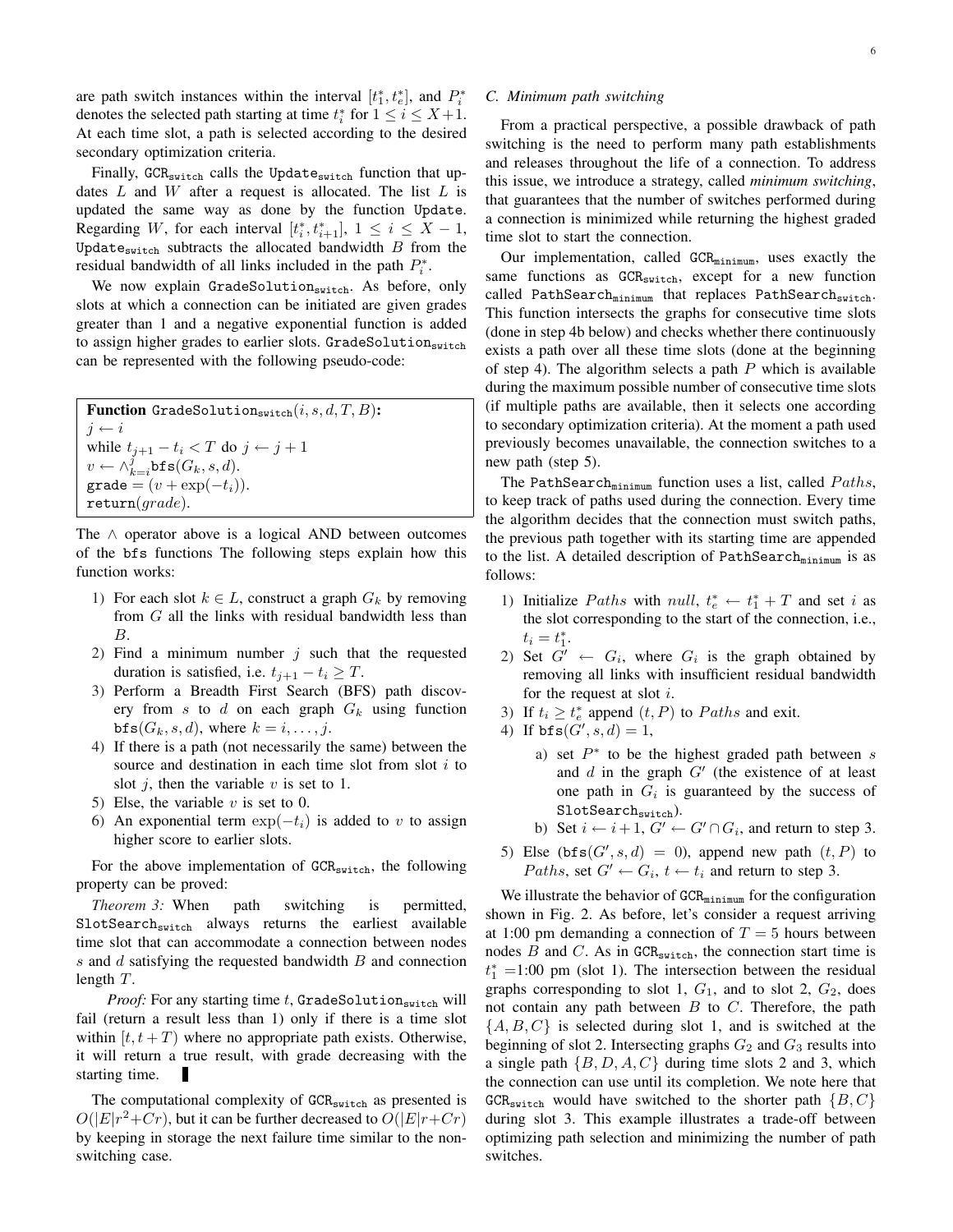The next theorem proves that  $GCR<sub>minimum</sub>$  indeed minimizes the number of path switches.

*Theorem 4:*  $GCR<sub>minimum</sub>$  returns the earliest available time slot to establish a connection. Further, the returned connection makes a minimum number of path switches.

*Proof:* The fact that  $GCR_{minimum}$  returns the earliest available time slot follows immediately from Theorem 3, since it uses the same function SlotSearch<sub>switch</sub> to find the first slot available.

Next, we prove by contradiction the minimality of path switches. We use the notation  $t_1^*, t_2^*, \ldots, t_{f-1}^*, t_f^*$ , to denote the switching times of the connections, except for  $t_1^*$  and  $t_f^* = t_e^*$  that respectively represent the start and termination time of the connection. Assume that there exists another sequence of times  $t'_1, \ldots, t'_g$ , where  $t'_1 = t^*_1, t'_g = t^*_f$ , and  $g < f$ , i.e., fewer path switches. Since  $g < f$  at least one of the switches in the primed sequence is conducted later than its equivalent in the returned sequence. So, there must be some first slot,  $x > 1$ , such that  $t_x^* < t_x'$  and  $t_{x-1}^* \ge t_{x-1}'$ . Since a single path exists between times  $t'_{x-1}$  and  $t'_{x}$ , it must also exist between the times  $t_{x-1}^*$  and  $t_x^*$  (since  $t_x^* < t_x'$ ). However, the function PathSearch $_{minimum}$  should have used this path for as long as it exists, and should have returned time  $t'_x$  instead of  $t_x^*$ , thus leading to a contradiction. H

We conclude this section, by describing another heuristic for decreasing the number of switches, called *limited switching*. According to this heuristic, a connection is allowed to switch to a better path as long as the number of switches does not exceed a certain predefined threshold. To implement this approach, we have developed an algorithm, called  $GCR_{limitx}$ , that limits the number of switches per connection to at most  $x$ .  $GCR<sub>limitx</sub>$  can be considered as a mixture of GCR and  $GCR<sub>switch</sub>$ . It operates as follows: it starts with a slot in  $\overline{L}$  that contains at least one path between the source and the destination and selects a path according to the desired optimization criterion. In the next slot, it switches path if the current path is no longer available or a better path is found. This procedure continues as long as the number of path switches does not exceed the limit x. After x path switches,  $GCR_{\text{limit}}$  sticks to the last path found for the rest of the connection. In the case that no path is available at one of the time slots or if after  $x$  switches the connection cannot continue with the current path, then the algorithm starts another search for this connection, starting from the next time slot in the window specified by the user.

## V. SIMULATION AND PERFORMANCE EVALUATION

# *A. Performance Measures*

We have developed a simulation tool in C code to evaluate the performance of the proposed algorithms. The main performance metrics of interest are:

- 1) *Average delay*, which corresponds to the average time elapsing from the point a request is placed until the connection actually starts.
- 2) *Blocking probability*, which is the probability of rejection in the case users define a finite length time window to set up the connection.

3) *Maximum sustainable load*, which corresponds to the maximum offered load (in terms of requests per unit of time) that the network can sustain. When the offered load exceeds the maximum sustainable load, then the average delay of requests becomes unbounded.

In terms of network performance, algorithms with lower average delay or blocking probability and higher maximum sustainable load are more desirable.

# *B. Simulation Parameters*

The simulator allows evaluating our algorithms under various topological settings and traffic conditions. The main simulation parameters are as follows:

• *Topology:* our simulator supports arbitrary topologies. In most of the simulations, we use the two topologies depicted in Figure 3, namely, a fully connected graph of 8 nodes and a topology that represents a superposition of the DoE UltraScience Net and the National Lambda Rail testbeds [7, 25, 26]. Each link on these graphs is fullduplex and assumed to have a capacity of 20 Gb/s.

We also report results obtained for random, directed graphs, each with  $|V| = 15$  nodes and edge probability  $p = 0.2$ , where p represents the probability that a directed edge exists between any given, ordered pair of nodes. The capacity of each link is 20 Gb/s. Disconnected graphs are discarded from the simulation results.

- *Arrival process:* we assume that the aggregated arrival of requests to the network forms a Poisson process. Our simulations are repeated for different arrival rates, also referred to as *network load*.
- *Connection length:* we assume that the requested connection length T, with mean  $\overline{T}$ , is distributed according to either of the following distributions:
	- 1) Exponential

$$
Pr(T \ge t) = \exp(-\lambda t),
$$

where  $t \geq 0$  and  $\overline{T} = 1/\lambda$ .

 $2)$ 

$$
Pr(T \ge t) = \left(\frac{1}{t+\alpha}\right)^{\beta},
$$

where  $t > 1 - \alpha$ , and  $\overline{T} = -\alpha + \beta/(\beta - 1)$ .

Without limitation of generality, for both of the above models, the mean connection length is set to one time unit which is defined as one hour in our simulations. For the exponential model, we set  $\lambda = 1$ , and for the Pareto model, we set  $\beta = 2.5$  and  $\alpha \simeq 0.66$ .

- *Bandwidth:* This parameter corresponds to the requested bandwidth B. We consider two models:
	- 1) Uniform: the bandwidth  $B$  is uniformly distributed among the integers 1 to 10 Gb/s.
	- 2) 80/20: Whereas 80% of the requests are for 1 Gb/s connections and the remaining 20% are for 10 Gb/s connections. This models the scenarios where most of the users have access to 1 Gb/s links and some have access to 10 Gb/s links.
- Source: We again consider two models: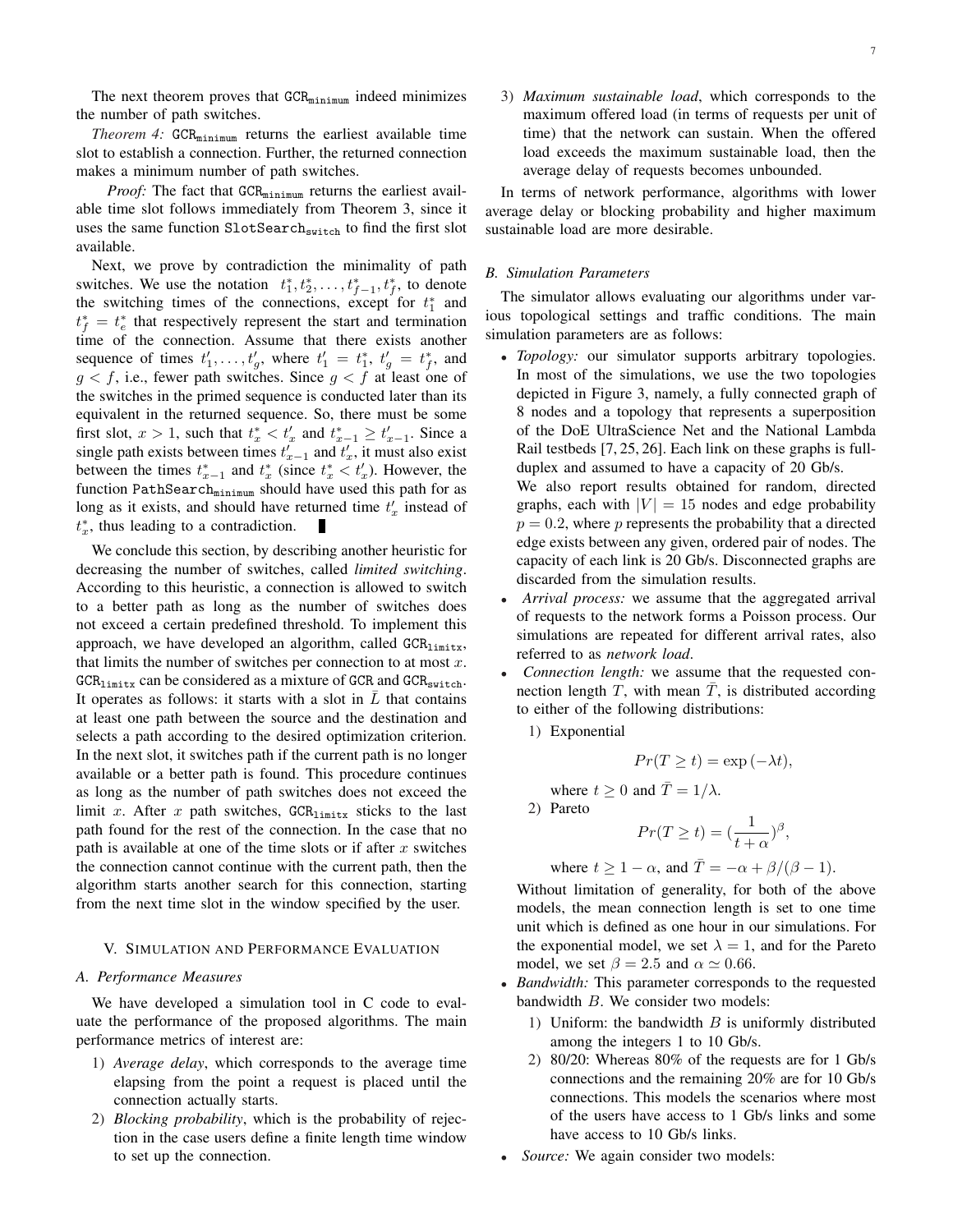

Fig. 3. topologies for simulations.

- 1) Uniform: the source  $s$  is chosen uniformly at random among all the nodes.
- 2) Hot-spot: one of the nodes (e.g. a host with a supercomputer) is more likely to be a source node than other nodes in the network. In our simulations, we assume that the hot-spot node has a probability 50% to be selected. Otherwise, one of the other nodes is selected uniformly at random.
- *Destination:* which is denoted by  $d$ , and is selected uniformly at random among all the nodes (excluding the source).
- *Blocking window:* Users may specify a time window during which the connection should start. Therefore, if a connection cannot be started during this window, it will be rejected. A window is specified by the time interval  $[t_a, t_b]$ , where  $t_a$  is the window start time which is set to  $t_a = t_{now}$  (the arrival time of a request), and  $t_b$  is the window end time. We use  $t_b = t_a + t_w$ , where  $t_w$ represents the window length.

All of the simulations are run for a total of at least  $10^6$ requests for different values of network load. We note that it is difficult to determine the exact value of the maximum sustainable load using simulation. Thus, we define maximum sustainable load as the network load at which the average delay starts exceeding 24 hours. Since, the average delay curve increases very sharply with network load around that value, we conjecture that the real value of the maximum sustainable load is very close.

# *C. Simulation Results*

We present simulation results illustrating the benefits of path switching, path grading and trunk reservation.

*1) Path switching:* In this section and the following, we assume that  $t_w = \infty$ , i.e., there is no blocking. Figure 4 depicts the average delay versus network load for GCR (no switch) and GCR<sub>switch</sub> (unlimited switching) for the 8-node clique topology. In both cases, path selection is based on the earliest-shortest optimization criterion.

It is apparent from the figure that switching improves both the delay and the maximum sustainable load significantly. For instance, for the exponential model the maximum sustainable load exceeds 150 request/hour with path switching, while it is slightly above 100 requests/hour without path switching. Thus path switching leads roughly to a 50% increase in the maximum network utilization achievable.



Fig. 4. Performance of GCR with and without path switching for the 8-node clique topology. Distributions of source, destination and requested bandwidth are uniform. Pareto and exponential distributions for connection length are considered.



Fig. 5. Performance of GCR with several path switching alternatives for the 8 node clique topology, i.e., GCR, GCRminimum, GCR1imit1, GCR1imit2, GCR1imit3, and GCR<sub>switch</sub>. Connection length is exponentially distributed with mean 1 hour. Source, destination and requested bandwidth are distributed uniformly.

For the same topology and traffic parameters, Figure 5 shows the performance of various heuristics aimed at limiting the number of path switches. The figure indicates that even if the number of switches is limited to a maximum of three, two, or one per connection, significant performance improvement can be achieved. In the latter case, the maximum sustainable load exceeds 120 requests/hour, about a 20% improvement compared to the case where switching is disabled. On the other hand, the minimum switch heuristic does not perform better than no switching at all. The probable reason is that minimum switching uses non-optimal paths that end up degrading performance (as shown by the example depicted in figure 2).

Figure 6 compares the performance of GCR with and without path switching, for the Lambda Rail topology. The results show that the gain in terms of maximum sustainable load is not as significant as for the 8-node clique topology. The main reason is that the Lambda Rail topology is less dense (i.e., the graph has fewer links). Thus, there are fewer alternative paths between each source and destination that can be used for path switching. That being said, path switching still improves performance in a non-negligible fashion.

We have evaluated the performance of GCR and its variations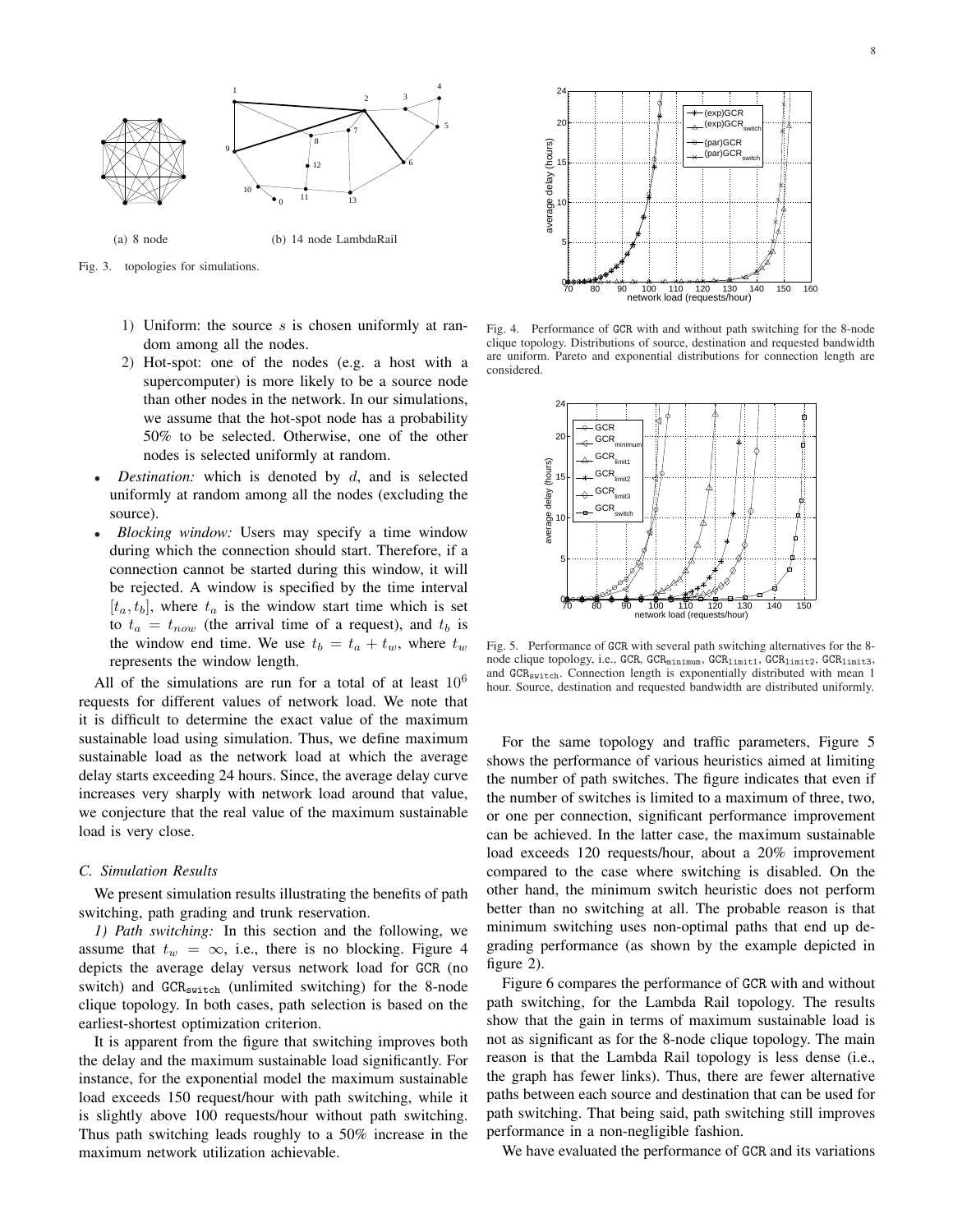

Fig. 6. Performance of GCR with and without path switching for the Lambda Rail topology. Pareto and exponentially distributed connection lengths with mean 1 hour are compared. Source, destination and requested bandwidth are distributed uniformly.



Fig. 7. Performance of GCR, GCR<sub>minimum</sub>, GCR<sub>limit1</sub>, GCR<sub>limit2</sub>, GCR<sub>limit3</sub>, and GCRswitch for the Lambda Rail topology, with uniform source and destination and 80/20 requested bandwidth distribution. Average delay decreases in the same order as the algorithms listed here. Connection length is exponentially distributed.

for other parameter settings as well. For instance, Fig. 7 shows the performance of the different path switching heuristics when the requested bandwidth is distributed according to the 80/20 model for the LambdaRail topology. Figure 8 shows results for the hot-spot model. The results obtained are qualitatively similar to those earlier, wherein GCR<sub>switch</sub> and GCR<sub>limitx</sub> always improve performance.

*2) Multi-criteria path optimization:* The implementation of SlotSearch (and its variants) we used for the simulations returns the earliest available path. In addition, when several earliest paths are available, GCR allows performing optimization of the path selection. Figures 9 and 10 illustrate the importance of such optimization for the 8-node and Lambda Rail topologies respectively. Source, destination, and bandwidth are distributed uniformly. The figures show the performance of GCR<sub>switch</sub> using four types of path optimization. In the first three, if multiple earliest paths are found, the shortest one is selected. If several shortest paths are available, then the shortest-narrowest heuristic chooses the narrowest path among those, the shortest-random (or simply shortest) chooses one of



Fig. 8. Performance of GCR, GCR<sub>minimum</sub>, GCR<sub>limit1</sub>, GCR<sub>limit2</sub>, GCR<sub>limit3</sub>, and GCRswitch for the Lambda Rail topology, for the hot-spot model (node 6 is the hot spot) and uniform requested bandwidth distribution. Connection length is exponentially distributed.



Fig. 9. Performance of GCR<sub>switch</sub> with various multi-criteria path optimization in the 8-node clique topology, namely: widest-shortest, shortestrandom, shortest-widest, and shortest-narrowest path optimizations. Source, destination, and bandwidth are uniformly distributed. Connection length is exponentially distributed.

the paths at random, and shortest-widest chooses the widest<sup>3</sup>. Widest-shortest heuristic first selects the widest path among all the earliest paths available. If multiple earliest-widest paths are found, the shortest among those is selected.

From both figures, it is clear that the first three heuristics significantly outperform the fourth one, that is, selecting one of the shortest among all the earliest paths is a better strategy than selecting one of the widest. The figures also show that a further optimization is not as essential, that is, choosing an earliestshortest path at random is approximately as good as the other heuristics. Our results are consistent with those reported in the QoS routing literature, see e.g. [27], where shortest-widest routing is shown to outperform other routing strategies. Note however that our setting is different since standard QoS routing algorithms do not support advance reservation of network resources.

*3) Blocking probability:* We evaluate the blocking probability for the case where users specify a finite length window  $t_w$ , which ranges from 0 to 24 hours. We estimate blocking probability using simulation by computing the fraction of

<sup>&</sup>lt;sup>3</sup>Widest and narrowest refer to the path with the largest or smallest path bandwidth, respectively.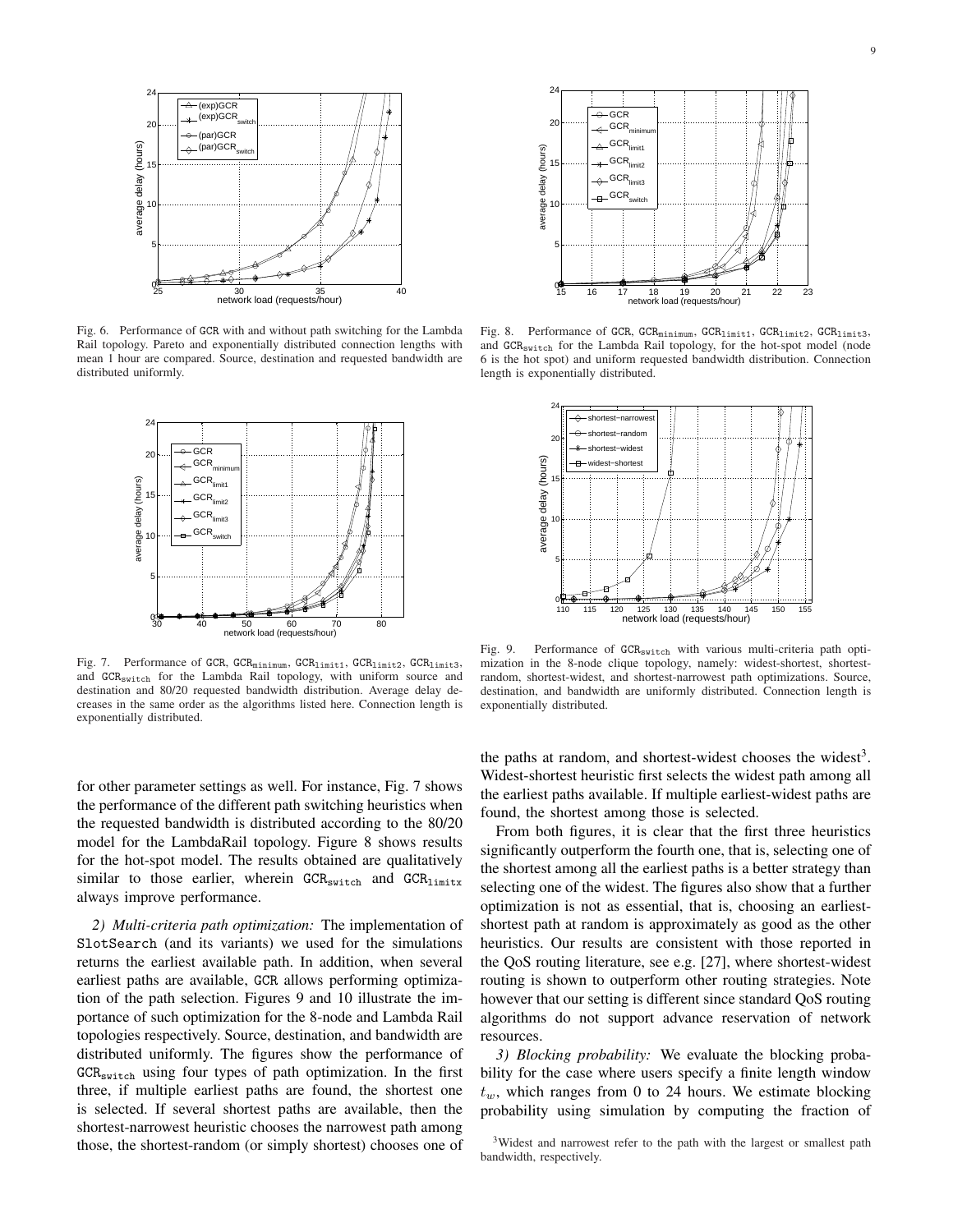

Fig. 10. Performance of GCR<sub>switch</sub> with various multi-criteria path optimization in the Lambda Rail topology, namely: widest-shortest, shortestrandom, shortest-widest, and shortest-narrowest path optimizations. Source, destination, and bandwidth have uniform distribution. Connection length is exponentially distributed.



Fig. 11. Performance of GCR<sub>switch</sub> compared to GCR in terms of blocking probability for the LambdaRail topology. Connection window start time is same as request arrival time. Blocking probability is measured for several different window lengths 0, 1, 2, 3, 6, 12, and 24 hours. Average network load is held fixed at 35 requests/hour, and distribution of source, destination, and bandwidth is uniform. Connection length follows the Pareto distribution.

rejected requests.

Figure 11 shows results for the Lambda Rail topology at a fixed input load and different choices of blocking window  $t_w$ . We observe that switching reduces the blocking probability for all values of  $t_w$ . Figure 12 compares the blocking probability of GCR and GCRswitch for different loads and a fixed window length  $t_w = 2$  hours. Again, switching improves performance at all examined values of network load. Similar results are reported in Fig. 13 for random graphs, showing that our findings extend to other topologies.

*4) Trunk reservation:* We next examine the benefits of trunk reservation on the performance of GCR,  $GCR_{switch}$  and  $GCR<sub>minimum</sub>$ . We consider the 8-node topology where source, destination, and bandwidth demand are distributed uniformly. We set  $T(j) = 0.2$  for each link j, i.e., 4 Gb/s of each link's capacity is reserved for shortest-path routes. In our case, there is only one shortest path route traversing each link, namely the one-hop route between the two nodes connected to each side of the link.

The results show that in this scenario trunk reservation leads to significant increase in the maximum sustainable load, on the



Fig. 12. Performance of GCR<sub>switch</sub> compared to GCR in terms of blocking probability for the LambdaRail topology with fixed connection window of 2 hours. Distribution of source, destination, and bandwidth is uniform. Connection length follows the Pareto distribution.



Fig. 13. Performance of GCR<sub>switch</sub> compared to GCR in terms of blocking probability for 15-node random graph topologies with edge probability  $p =$ 0.2. Distribution of source, destination, and bandwidth is uniform and fixed connection window  $t_w = 2$  hour. Connection length follows the exponential distribution. Each point on the curves represents an average over 10 random graphs with identical parameters.

order of 30% to 40% for GCR and  $GCR<sub>minimum</sub>$ . The performance improvement for GCR<sub>switch</sub> is also significant but less marked, probably because GCR<sub>switch</sub> already performs well without trunk reservation.

It should be emphasized that trunk reservation requires proper tuning of the threshold parameter  $T(j)$ . Consider, for instance, the same 8-node clique topology as before, but with only one source-destination pair generating traffic. In that case, it is easy to see that one must set  $T(j) = 0$  for all links j (i.e., no trunk reservation) to achieve best performance.

Figure 15 displays the blocking probabilities of GCR and GCR<sub>switch</sub> with and without trunk reservation for random graphs, under the same settings as Fig. 13. We set  $T(j) = 0.2$ for each link j. Interestingly, the performance of GCR improves when using trunk reservation while that of  $GCR<sub>switch</sub>$  degrades. This result shows that the choice of the threshold parameter should not only be based on the topology and the traffic demand but also on the specific advance channel reservation algorithm being used.

# VI. CONCLUSIONS AND FUTURE WORK

In this work, we developed a novel algorithmic framework for advance reservation based on the principles of path grad-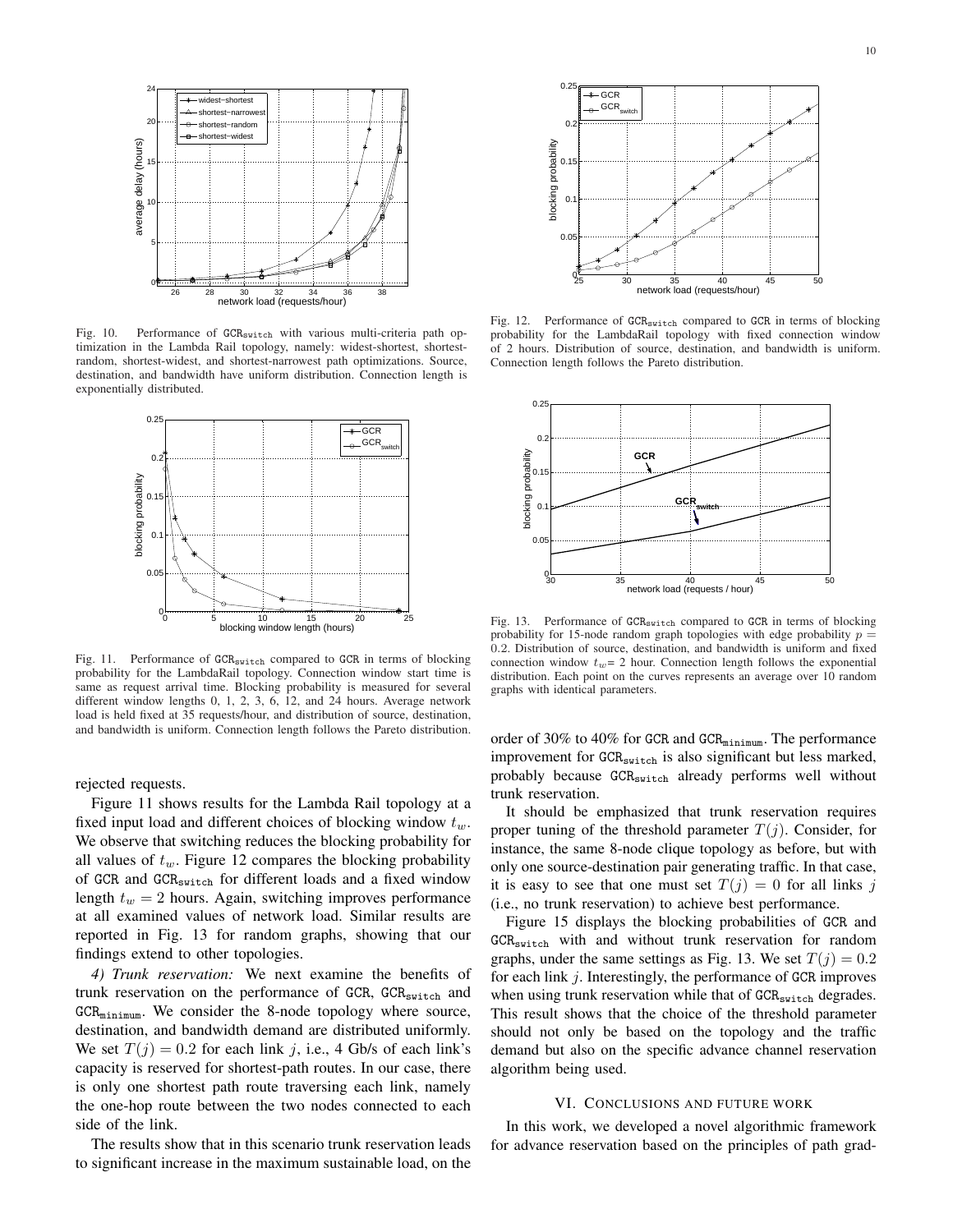

Fig. 14. Average delay performance of GCR, GCR<sub>switch</sub>, GCR<sub>minimum</sub> with and without trunk reservation in the 8-node clique topology. Source, destination, and bandwidth are uniformly distributed. Connection length is exponentially distributed. For trunk reservation,  $T(j) = 0.2$  for all links j.



Fig. 15. Comparison of blocking probabilities of  $GCR$ ,  $GCR<sub>switch</sub>$ ,  $GCR<sub>TR</sub>$ and GCRswitchTR for random graphs under the same settings as Fig. 13. For trunk reservation,  $T(j) = 0.2$  for all links j.

ing and path switching, called GCR. We explained how this framework can be used to find and grade paths according to a desired optimization criterion. If the optimization criterion is delay, we proved that GCR returns the earliest time available to start the requested connection. Furthermore, we proved that the complexity of GCR is polynomial in the size of the graph and the number of pending requests.

Thereafter, we presented a generalization of GCR, called GCR<sub>switch</sub>, which is capable of supporting path switching throughout a connection. We showed that this algorithm retains the same properties as GCR, that is, it returns the earliest available time slot and its complexity is polynomial. Considering practical issues of switching, we designed a variant called  $GCR<sub>minimum</sub>$  that provably minimizes the number of path switches needed during a connection and another variant, called  $GCR<sub>limitx</sub>$ , that limits the number of path switches to at most  $x$  switches per connection.

Our simulation results, run for various topologies and traffic parameters, showed that GCR<sub>switch</sub> can significantly improve performance with respect to GCR, in terms of maximum sustainable load, average delay, and blocking probability. We observed that the greatest gain is achieved when the topology is dense, that is, when there are many alternatives for switching paths. The  $GCR<sub>minimum</sub>$  heuristic, while appealing from a the-

during a connection. A profound insight of our results is that greedy routing policies returning the earliest available time slot may be inefficient, especially when path switching is disabled or minimized, as in GCR and GCR<sub>minimum</sub>. As such, we showed that non-greedy policies based on trunk reservation, as  $GCR_{TR}$ , or limited path switching, as GCR<sub>limitx</sub>, may yield significant performance improvement. The main advantage of GCR<sub>limitx</sub> over  $GCR_{TR}$  is that it is not as sensitive to parameter tuning and appears to outperform GCR for any topology and traffic pattern, irrespective of the value of  $x$ .

GCR, even when a single switch between paths is allowed

Another important and novel aspect of our algorithmic framework is to enable multi-criteria path optimization. Our simulations of GCR<sub>switch</sub> showed that a secondary optimization in conjunction with the earliest path selection is beneficial, i.e., choosing earliest-shortest paths is better than other heuristics, but we observed that further optimizations, like earliestshortest-widest path, is not essential.

We expect the findings of this work to open several new interesting lines of research. For instance, it would be interesting to assess and integrate the cost of path switching into the grading function of GCR and investigate the possible resulting trade-offs. Initial experiments reported for the Lambda Station testbed [28] show that the impact of path switching on throughput is relatively limited. Statistical analysis of the gains achievable with path switching is another area open for further work. Initial results for a simple topology can be found in [29].

#### ACKNOWLEDGMENTS

The authors would like to thank Dr. Nageswara Rao for fruitful discussions.

This research was supported in part by the US Department of Energy under ECPI grant DE-FG02-04ER25605.

#### **REFERENCES**

- [1] "GlobalGridForum," http://www.gridforum.org/.
- [2] "Large Hadron Collider (LHC) project," http://lhc.web.cern.ch/lhc/.
- [3] T. Jepsen, "The Basics of Reliable Distributed Storage Networks," *IT Professional*, vol. 6, no. 3, pp. 18–24, May/June 2004.
- [4] "Network Provisioning and Protocols for DOE Large-Science Applications," in *Provisioning for Large-Scale Science Applications*, N. S. Rao and W. R. Wing, Eds. Springer, New-York, April 2003, Argonne, IL.
- [5] N. Rao, W. Wing, S. Carter, and Q. Wu, "UltraScience Net: Network Testbed for Large-Scale Science Applications," *IEEE Communications Magazine*, vol. , 2005.
- [6] H. Lee, M. Veeraraghavan, H. Li, and E.K. P. Chong, "Lambda Scheduling Algorithm for File Transfers on High-speed Optical Circuit," in *IEEE International Symposium on Cluster Computing and the Grid (CCGrid 2004)*, April 2004, Chicago, USA.
- [7] A. Banerjee, W.-C. Feng, B. Mukherjee, and D. Ghosal, "Routing and Scheduling Large File Transfers over Lambda Grids," in *Proc. of the 3rd International Workshop on Protocols for Fast Long-Distance Networks (PFLDnet'05)*, February 2005, Lyon, France.
- "OptIPuter," http://www.optiputer.net/.
- [9] R. Cohen, N. Fazlollahi, and D. Starobinski, "Graded Channel Reservation with Path Switching in Ultra High Capacity Networks," in *Proc. ICST/IEEE Gridnets*, October 2006, San Jose, USA.